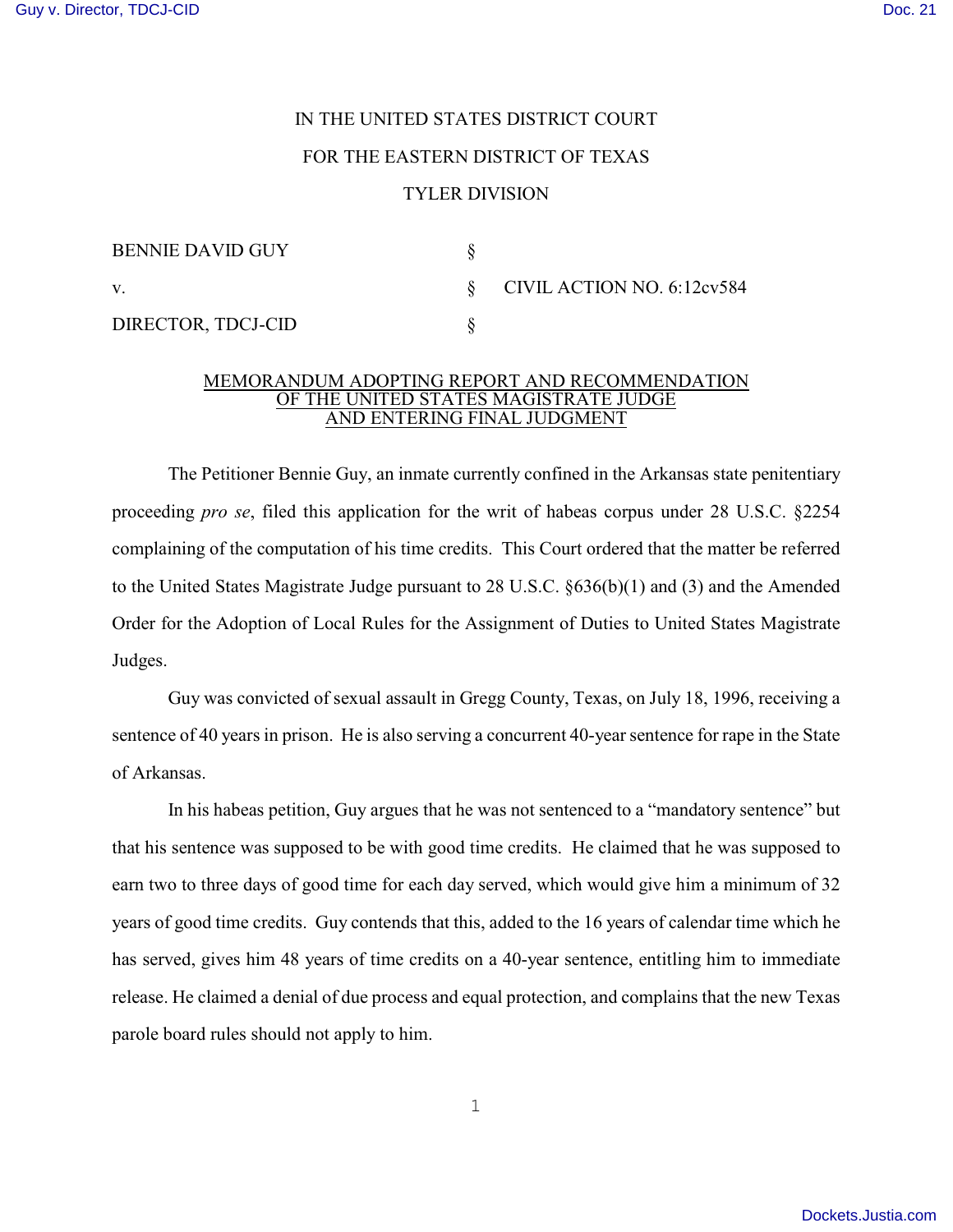After review of the pleadings, including the answer filed by the Respondent and Guy's response to the answer, the Magistrate Judge issued a Report recommending that the petition be dismissed. The Magistrate Judge observed that under Texas law, good time serves only to advance eligibility for release on parole or mandatory supervision, and does not affect the length of the sentence itself. Because Guy is serving a sentence for sexual assault, he is not eligible for release on mandatory supervision, so any good time he may earn can only affect his eligibility for parole.

In this regard, the Magistrate Judge stated that according to prison records, Guy has not suffered any adverse effects to his parole eligibility; he has been reviewed for release on parole four times since he became eligible in 2003; even if he did not have the full complement of good time to which he is entitled, the Magistrate Judge stated that Guy has not shown that he would have been reviewed any more times or that the result of the review would likely have been more favorable.

More importantly, the Magistrate Judge stated that there is no right to release on parole in the State of Texas, and so Guy has no liberty interest in such release. Any diminishing of Guy's good time credits thus does not affect a constitutionally protected right but only the "mere hope" of parole, which is not protected by due process. Finally, the Magistrate Judge determined that Guy had not shown an equal protection violation, nor had he shown that he was not getting the amount of good time credits to which he is entitled by law. The Magistrate Judge therefore recommended that Guy's petition be dismissed and that Guy be denied a certificate of appealability *sua sponte*.

Guy filed objections to the Magistrate Judge's Report. In his objections, Guy first runs through calculations purportedly showing that he has in fact been deprived of good time credits. He says that he has served 16.7 years, or 6050 days, so if he received 20 days of good time for every 30 days served, as the Respondent says, he should have amassed 3980 days of good time credit, giving him a total of 10030 days of time credits, or 27 and a half years. To this total, he adds the 3987 days of good time credit which he has earned in Arkansas, and one extra day for the months of January, March, April, May, July, August, October, and December, which he says have 31 days and not 30, apparently overlooking the fact that April has only 30 days. He says that these eight months per year,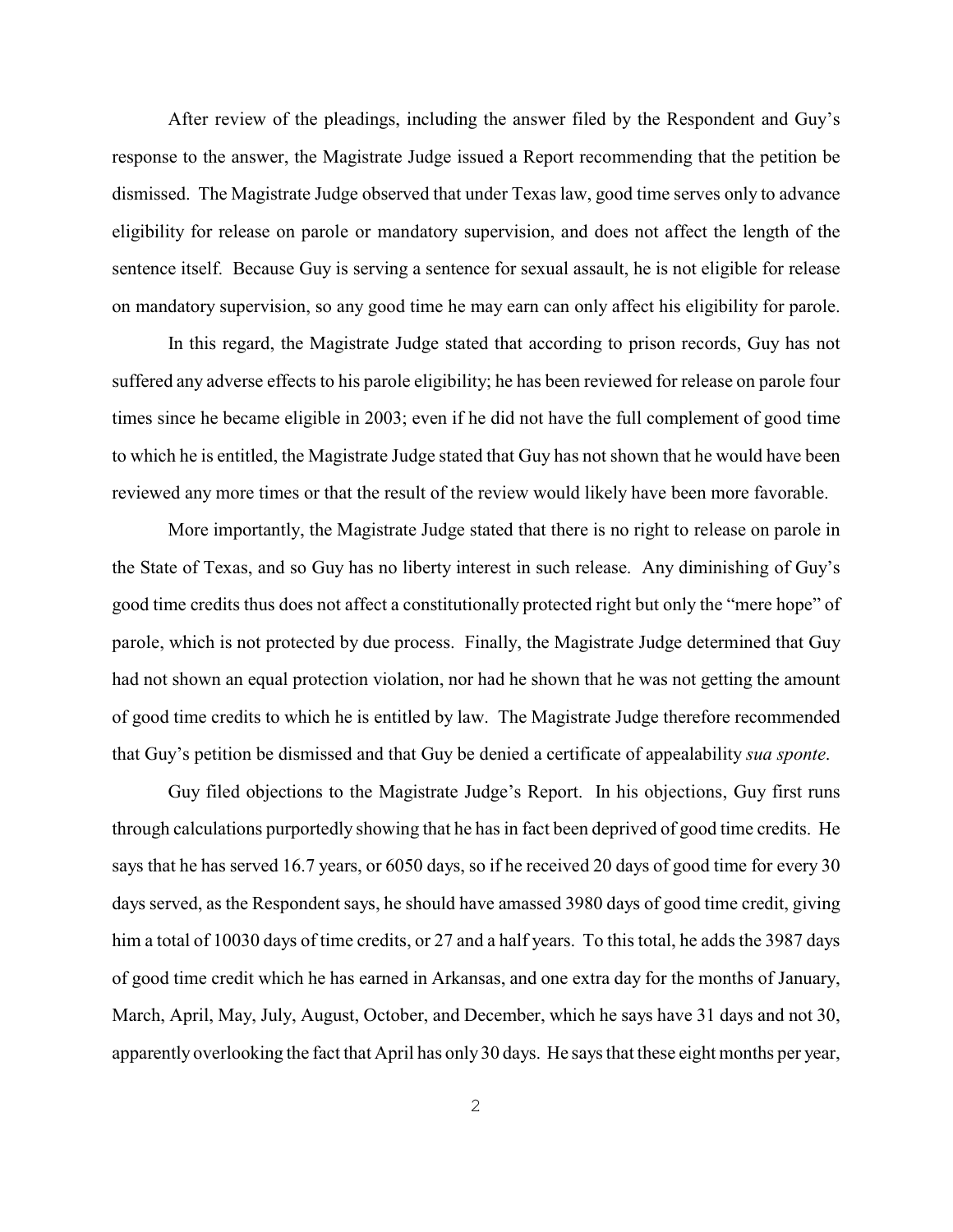times 16 and a half years, gives him 125 days, for which he would receive 80 days of good time credit. These 205 days, when added to his Texas calendar time, his Texas good time, and his Arkansas good time, give him 40 years, so Guy argues that "his sentence is over."

Guy goes on to argue that good time does affect the length of his Texas sentence. He says that under Madison v. Parker, 104 F.3d 765, 768 (5th Cir. 1997), and Wolff v. McDonnell, 418 U.S. 539 (1974), Texas inmates have a liberty interest in receiving good time credits. Guy also contends that his release date is not "speculative, as stated by the Magistrate Judge, but that his 40 year sentence has in fact been completed. As proof that good time can reduce the length of a Texas sentence, he points to a 1999 case from Iowa which held that Iowa's good time statutes create a liberty interest because they inevitably affect the length of time that the prisoner serves. Guy reasons that Iowa, Arkansas, Minnesota, Missouri, Nebraska, and North and South Dakota are all part of the Eighth Circuit, and the Supreme Court held that Texas law paralleled Nebraska law, so therefore good time must affect the length of Texas sentences.

Finally, Guy complains that the Magistrate Judge cited a 2000 case, but that case relied on parole law from 1996 and he was convicted in 1995. He argues that applying the 1996 parole law to him is an ex post facto violation. He asks that the Court agree that the Ex Post Facto clause was violated, that the good time awarded by Texas and Arkansas counts toward his release, and that his 40 year sentence has been completed, resulting in his release.

Guy's primary argument is that his good time should count toward the completion of his sentence. As the Magistrate Judge observed, however, Texas law at the time of Guy's offense specifically and explicitly provided that the sole purpose of good time is to accelerate eligibility for release on parole or mandatory supervision and did not affect the length of the sentence itself. Ex Parte Hallmark, 883 S.W.2d 672, 674 (Tex.Crim.App. 1994). Whatever Texas law may have been in 1974, when Wolff was decided, is irrelevant; Guy's offense was not committed in 1974, but in 1995; at that time, Texas law provided good time did not affect the length of the prisoner's sentence.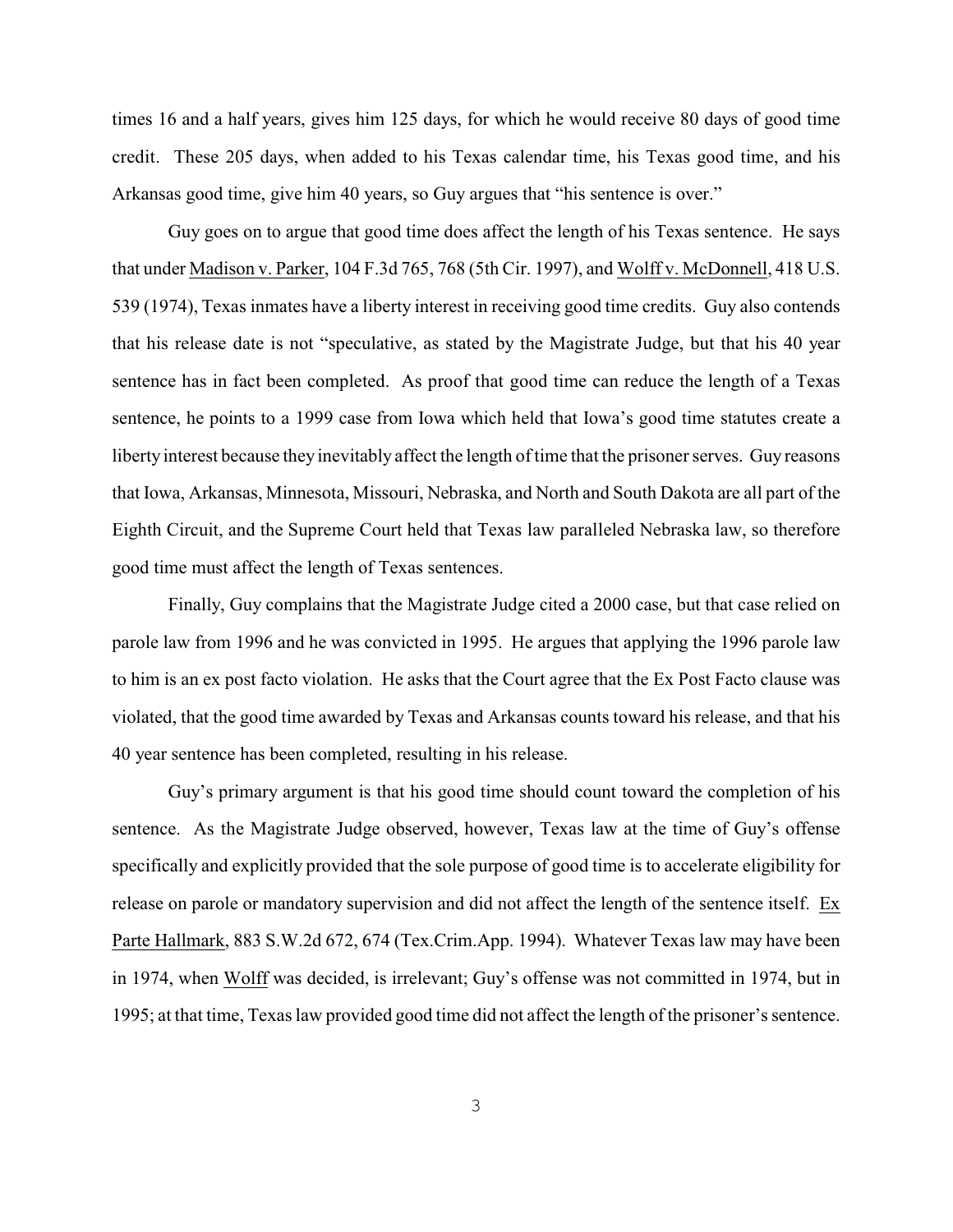Although Guy points to Madison v. Parker, that case provides him no relief. The reason for the remand in Madison was the fact that it could not be ascertained from the record whether or not the plaintiff was eligible for release on mandatory supervision. The Fifth Circuit held if the plaintiff was eligible for release on mandatory supervision, then he had a liberty interest in his good time credits, but if he were not eligible for release on mandatory supervision, then there was no liberty interest in good time credits because these could serve only to make him eligible for parole, and Texas prisoners have no right to release on parole.

Here, the record clearly reflects that Guy is not eligible for release on mandatory supervision because he is serving a sentence for sexual assault. Thus, under the Fifth Circuit's decision in Madison, he has no liberty interest in his good time credits, as the Magistrate Judge properly concluded. Guy's objection on this point is without merit.

Guy also complains that the Magistrate Judge applied law to his case which was enacted after his conviction. A review of the Magistrate Judge's Report shows that the Magistrate Judge cited a 1994 statute for the proposition that the sole purpose of good time was to accelerate eligibility for release on parole or mandatory supervision, and a 1994 decision from the Texas Court of Criminal Appeals for the proposition that good time credits do not affect the length of the sentence itself. The Magistrate Judge also cited a 1994 statute to show that Guywas not eligible for release on mandatory supervision as a result of his conviction for sexual assault, and a 1991 Fifth Circuit case to show that there was no liberty interest in release on parole in the State of Texas. Guy has not shown that any statute enacted after his conviction was applied to him or has disadvantaged him in any way. His objections are without merit.

The Court has conducted a careful *de novo* review of the pleadings in this cause, including the Petitioner's application for habeas corpus relief, the Report of the Magistrate Judge, and the Petitioner's objections thereto. Upon such *de novo* review, the Court has concluded that the Report of the Magistrate Judge is correct and that the Petitioner's objections are without merit. It is accordingly